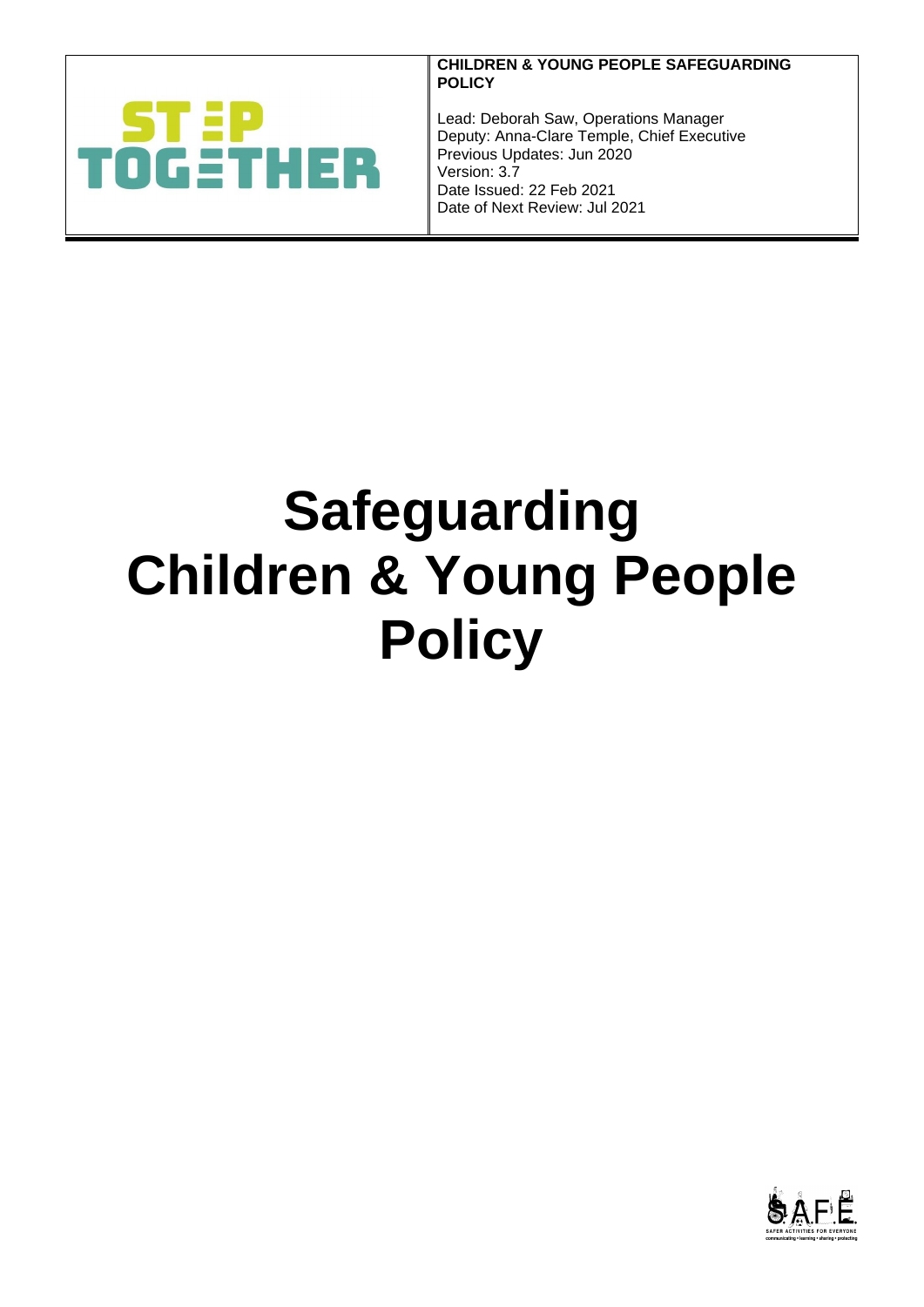

Lead: Deborah Saw, Operations Manager Deputy: Anna-Clare Temple, Chief Executive Previous Updates: Jun 2020 Version: 3.7 Date Issued: 22 Feb 2021 Date of Next Review: Jul 2021

# **Safeguarding Children & Young People Policy Statement**

WE RECOGNISE that the welfare of all children is paramount and that *all* children and young people; regardless of ability or culture, have equal rights of protection. We have a duty of care when they are in our charge and we will do everything we can to provide a safe and caring environment whilst they attend our activities.

As members of SAFE, we aim at all times to attain the SAFE standards in all our activities with children, young people, their families and/or carers. We will achieve this by adhering strictly to this policy and the guidance and risk assessments.

When there are concerns about the welfare of any child or young person at risk all responsible adults are expected to share those concerns with the Lead for Safeguarding Children & Young People. The responsibility of managing the safeguarding of children can be both demanding and challenging, and therefore must be appointed at managerial level to personnel who are available when we are operational. Contact details for the Lead and Deputy are at the foot of this policy.

The Lead is responsible for:

- $\checkmark$  monitoring and recording concerns
- $\checkmark$  making referrals to social care services without delay
- $\checkmark$  liaison with other agencies
- $\checkmark$  arranging training for all staff

Their role is also to oversee and ensure that our Children's Safeguarding Policy is fully implemented and that we attain SAFE standards. These details will be made available to all responsible adults, adults at risk and parents/carers by training, staff handbook and enrolment information. This includes ensuring they and all staff receive appropriate safeguarding training. The Deputy should be available to support or cover for the nominated Lead and they will also handle any complaints or allegations against the nominated Lead if appropriate.

# **Why do we need a Safeguarding Children & Young People Policy?**

The five main outcomes for children as detailed in "Every Child Matters" agenda 2003 and subsequent Children Act 2004 are:

- being healthy
- staying safe
- enjoying and achieving
- making a positive contribution
- economic well-being

Government guidance is clear that all organisations working with children, young people, families, parents and carers have responsibilities. It is important to remember that children and young people can also abuse and that such incidents fall into the remit of this policy.

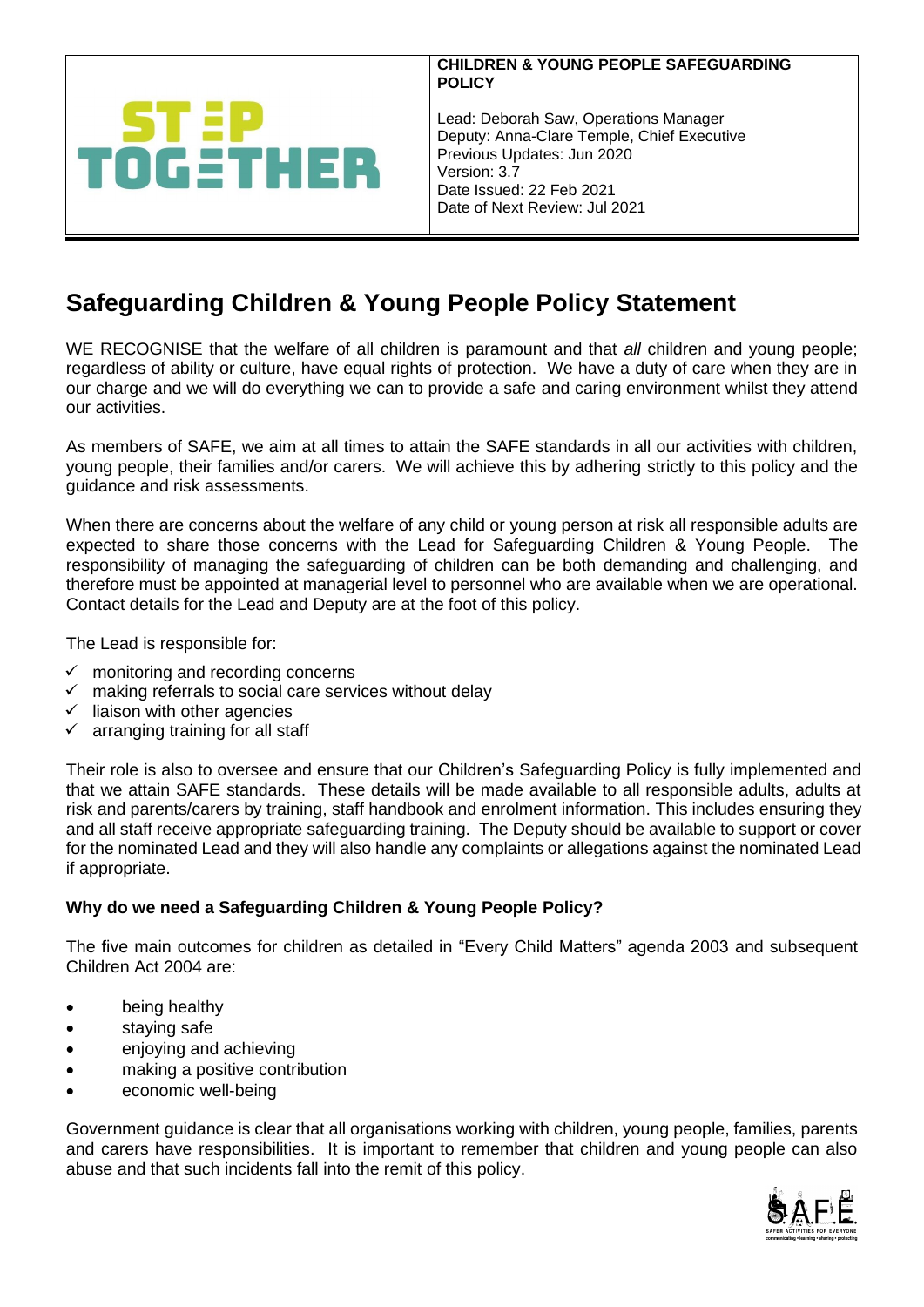

Lead: Deborah Saw, Operations Manager Deputy: Anna-Clare Temple, Chief Executive Previous Updates: Jun 2020 Version: 3.7 Date Issued: 22 Feb 2021 Date of Next Review: Jul 2021

# **Government Guidance states that organisations should:**

- have senior managers committed to safeguarding
- be clear about people's responsibilities and accountability
- have a culture of listening to children
- safe recruitment practices for all staff and volunteers working with children & young people
- procedures for safeguarding children and young people
- procedures for dealing with allegations against, and concerns about, staff & volunteers
- make sure staff have mandatory induction and further safeguarding training, supervision, reviews and support
- have agreements about working with other organisations and agencies

*Working Together to Safeguard Children 2015*

#### **"Children are individuals whose rights, needs and welfare are paramount."**

*Children Act 1989*

The two key principals of Working Together to Safeguard Children 2015 are:

• **Safeguarding is everyone's responsibility; for services to be effective each professional and organisation should play their full part and**

and

• **a child centred approach: for services to be effective they should be based upon a clear understanding of the needs and views of children**

#### **"No child or group of children must be treated any less favourably than others in being able to access services which meet their particular needs"**

*Equality Act 2010*

All references and documents are available under "*References*" on the homepage of [www.safecic.co.uk](http://www.safecic.co.uk/)

#### **Recognising Abuse**

#### **Physical:**

Physical abuse may involve hitting, shaking, throwing, poisoning, burning or scalding, drowning, suffocating or otherwise causing significant harm to a child. Physical harm may also be caused when a parent or carer fabricates the symptoms of, or deliberately induces illness in a child.

#### **Emotional:**

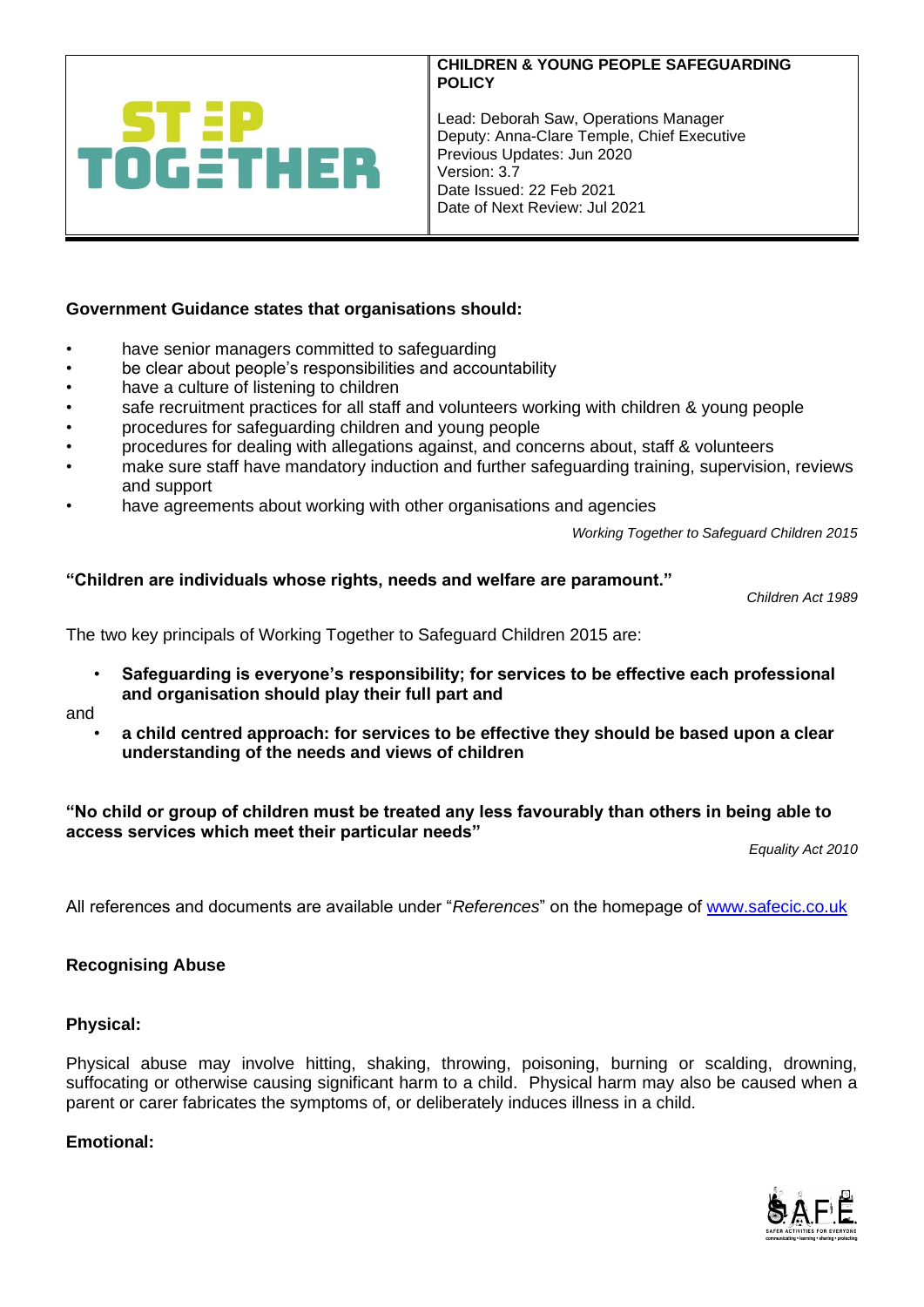

Lead: Deborah Saw, Operations Manager Deputy: Anna-Clare Temple, Chief Executive Previous Updates: Jun 2020 Version: 3.7 Date Issued: 22 Feb 2021 Date of Next Review: Jul 2021

Emotional abuse is the persistent emotional maltreatment of a child such as to cause severe and persistent adverse effects on the child's emotional development. It may involve conveying to children that they are worthless or unloved, inadequate, or valued only insofar as they meet the needs of another person. It may include not giving the child opportunities to express their views, deliberately silencing them or 'making fun' of what they say or how they communicate. These may include interactions that are beyond the child's developmental capability, as well as overprotection and limitation of exploration and learning, or preventing the child participating in normal social interaction. It may involve seeing or hearing the ill-treatment of another. It may involve serious bullying (including cyber bullying), causing children frequently to feel frightened or in danger, or the exploitation or corruption of children. Some level of emotional abuse is involved in all types of maltreatment of a child, though it may occur alone may feature age or developmentally inappropriate expectations being imposed on children.

#### **Sexual:**

Sexual abuse involves forcing or enticing a child or young person to take part in sexual activities, not necessarily involving a high level of violence, whether or not the child is aware of what is happening. The

activities may involve physical contact, including assault by penetration (for example, rape or oral sex) or non-penetrative acts such as masturbation, kissing, rubbing and touching outside of clothing. They may also include non-contact activities, such as involving children in looking at, or in the production of, sexual images, watching sexual activities, encouraging children to behave in sexually inappropriate ways, or grooming a child in preparation for abuse (including via the internet). Sexual abuse is not solely perpetrated by adult males. Women can also commit acts of sexual abuse, as can other children.

#### **Neglect:**

Neglect is the persistent failure to meet a child's basic physical and/or psychological needs, likely to result in the serious impairment of the child's health or development. Neglect may occur during pregnancy as a result of maternal substance abuse. Once a child is born, neglect may involve a parent or carer failing to:

- provide adequate food, clothing and shelter (including exclusion from home or abandonment)
- protect a child from physical and emotional harm or danger
- ensure adequate supervision (including the use of inadequate caregivers)
- ensure access to appropriate medical care or treatment

It may also include neglect of, or unresponsiveness to, a child's basic emotional needs.

#### **Treating Children with Respect**

We endeavour to treat all children and young people with respect, regardless of ability or culture. We ensure that everyone signs up to the SAFE Adult's and/or Young People's Codes of Conduct.

We also circulate and make available to everyone by training, staff handbook and enrolment information our confidentiality statement, complaints procedures, allegations and "whistleblowing" statements and disciplinary and grievance procedures.

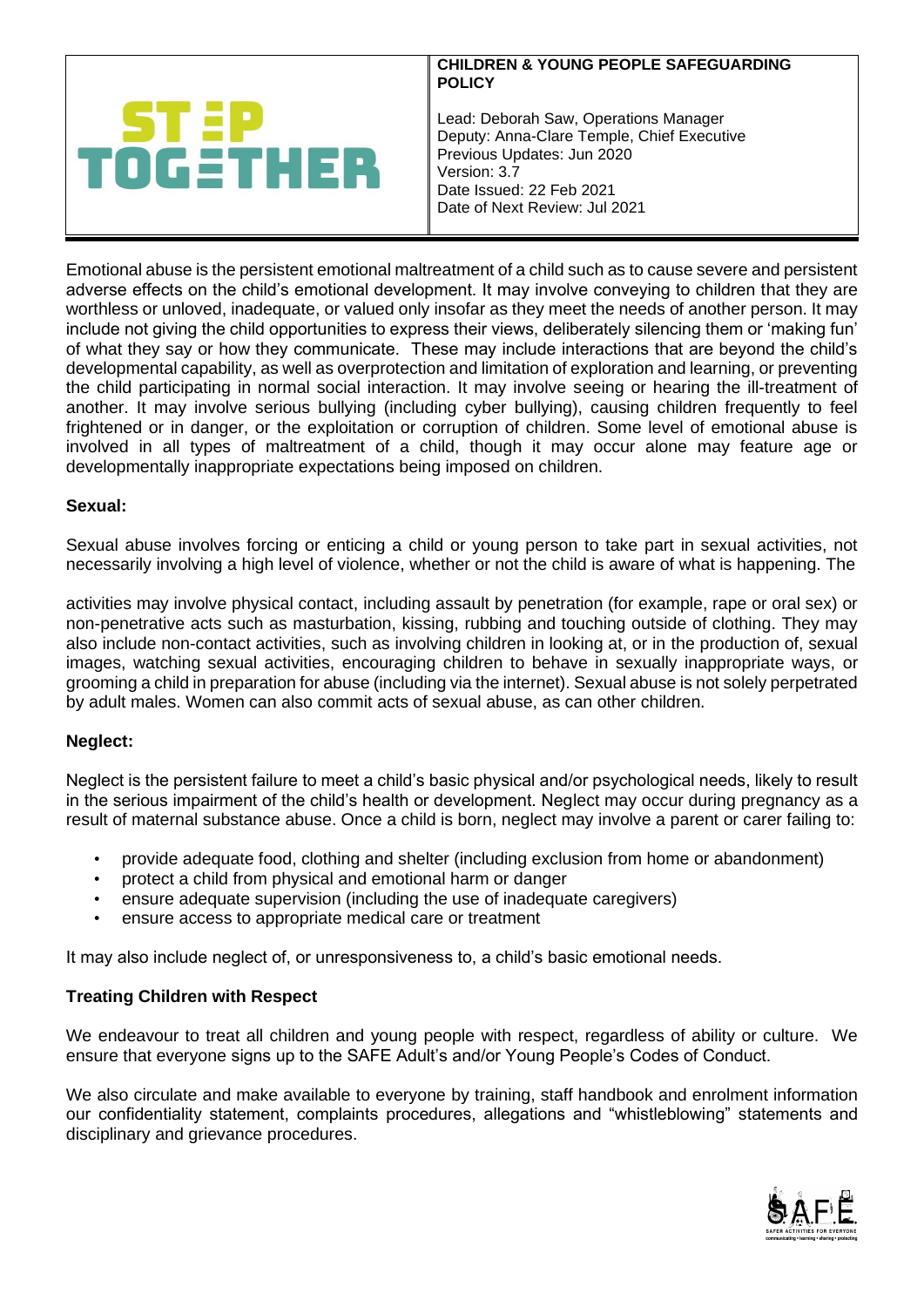

Lead: Deborah Saw, Operations Manager Deputy: Anna-Clare Temple, Chief Executive Previous Updates: Jun 2020 Version: 3.7 Date Issued: 22 Feb 2021 Date of Next Review: Jul 2021

# **Celebrating Children's & Young Peoples' Achievements**

We positively encourage all children and young people to succeed and celebrate their achievements by: Awarding certificates of achievement where appropriate and issuing achievement packs once young people have finished working with Step Together staff.

We are particularly sensitive to the needs of disabled children who may achieve in smaller steps than their peers but are equally entitled to celebration.

#### **Safer Recruitment**

We adhere rigorously to the local Safeguarding Children Board (SCB) Key Standards for Recruitment and SAFE guidelines for recruiting all staff, paid or unpaid by obtaining full personal details and application forms (not CVs) with particular relevance to previous work with children and young people.

Our shortlisting and interview process is conducted fairly, in line with equal opportunities and we log outcomes and scores to evidence that the applicant is appropriate and suitable for the role. At least one person on each interview panel will have undertaken Safer Recruitment Training.

All offers of employment are subject to two a minimum of two satisfactory written references and insist that any appointment, where staff have direct and/or unsupervised access to children and young people, will only be confirmed subject to a satisfactory Disclosure & Barring (DBS) check at the appropriate level.

#### **Staff Induction & Training**

In line with SAFE recommendations, we have a clear induction and training strategy detailing clear job descriptions and responsibilities and all relevant procedures as detailed under *"Treating Children with Respect"*.

All new staff sign to record they have received and understand the "Good Practice" leaflet and those with direct contact with children and young people, or managers, will attend Child Protection training within 3 months of appointment. We also agree a probationary period of 3 months with clear goals and then provide appraisals and supervision at regular intervals of 6 months with the Operations Manager or the Chief Executive.

Staff will undertake the free online government training for [PREVENT/Channel](http://course.ncalt.com/Channel_General_Awareness/01/index.html) and [FGM](https://fgmelearning.co.uk/) as well as other training which will support them in their role such as suicide awareness, trauma and/or ASIST training.

#### **Confidentiality**

We have a clear policy in line with SAFE recommendations about confidentiality and information sharing and these details will be made available to all adults, children, parents and carers by training, staff handbook and enrolment information.

We fully endorse the principal that the welfare of children and young people override any obligations of confidence we may hold to others. Individual cases will only be shared or discussed on a "need to know" basis. Under "whistleblowing", anyone in our organisation may refer direct to either children's social care

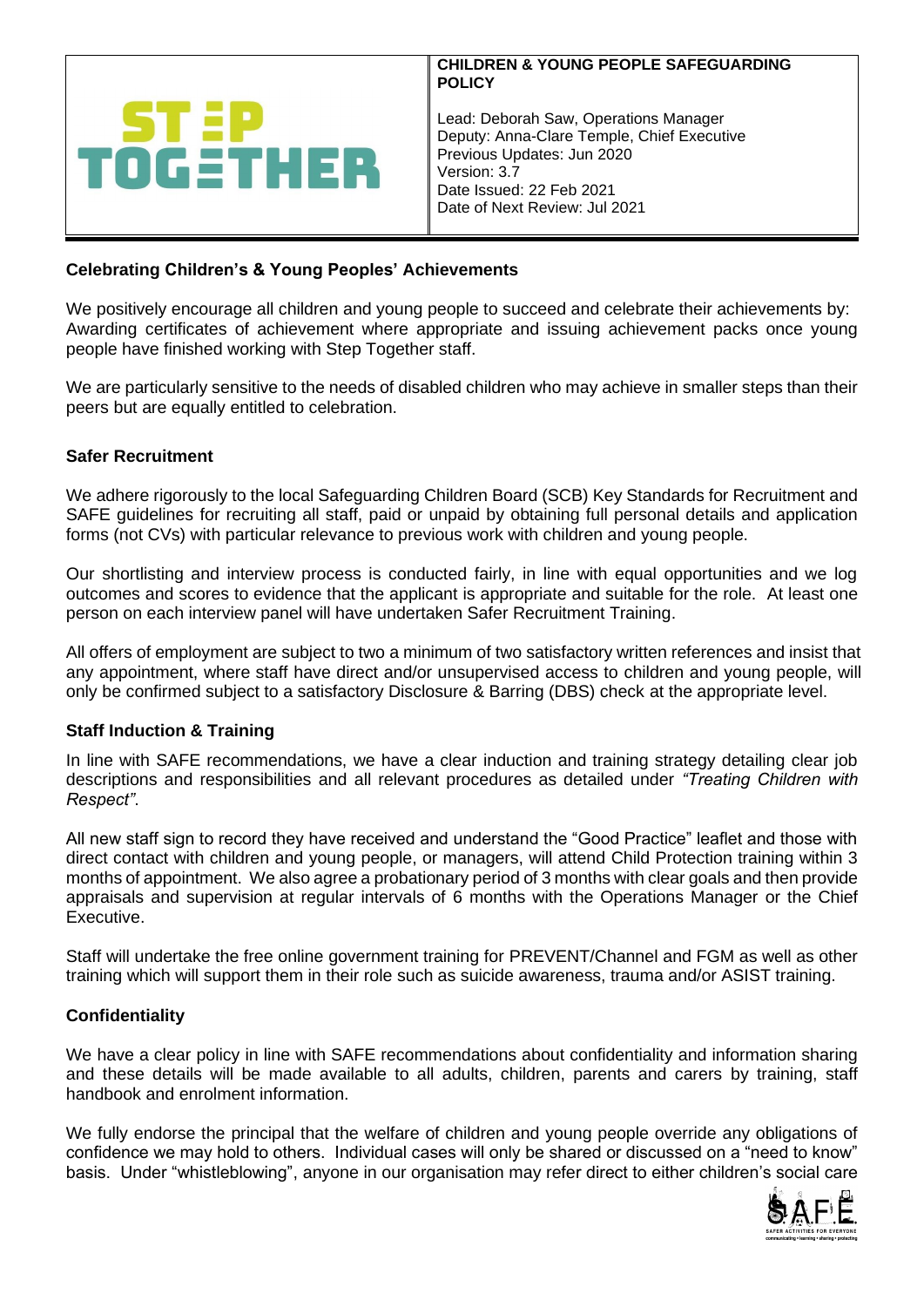

Lead: Deborah Saw, Operations Manager Deputy: Anna-Clare Temple, Chief Executive Previous Updates: Jun 2020 Version: 3.7 Date Issued: 22 Feb 2021 Date of Next Review: Jul 2021

services or the police (CQC and Ofsted as relevant) if they are concerned that a child is at risk of harm and this policy is not being adhered to. All media enquiries will be handled by Operations Manager or the Chief Executive.

# **Handling Disclosures**

A disclosure may be made verbally or through play or through the behaviour by a child, young person or an adult and it is important for everyone to remember the following:

If you are concerned about a child, it is important that this information is communicated to the Lead and/ or Deputy for Child Safeguarding.

You may become aware of suspected or likely abuse by:

- Your own observations and concerns
- Being told by another person that they have concerns about a child
- The child tells you
- The abuser tells you

Also remember that you may not always be working directly with the child or young person but become concerned because of difficulties experienced by the adults, for example:

- Domestic violence incidents
- Mental health issues
- Substance and alcohol abuse incidents

Other concerns may be:

- Children living away from home or gone missing
- Peer abuse including bullying
- Race and racism
- Radicalisation
- Gang membership
- Violent extremism
- Sexual exploitation
- Female genital mutilation
- Forced marriage
- Concealed pregnancy
- Child trafficking
- **eSafety**

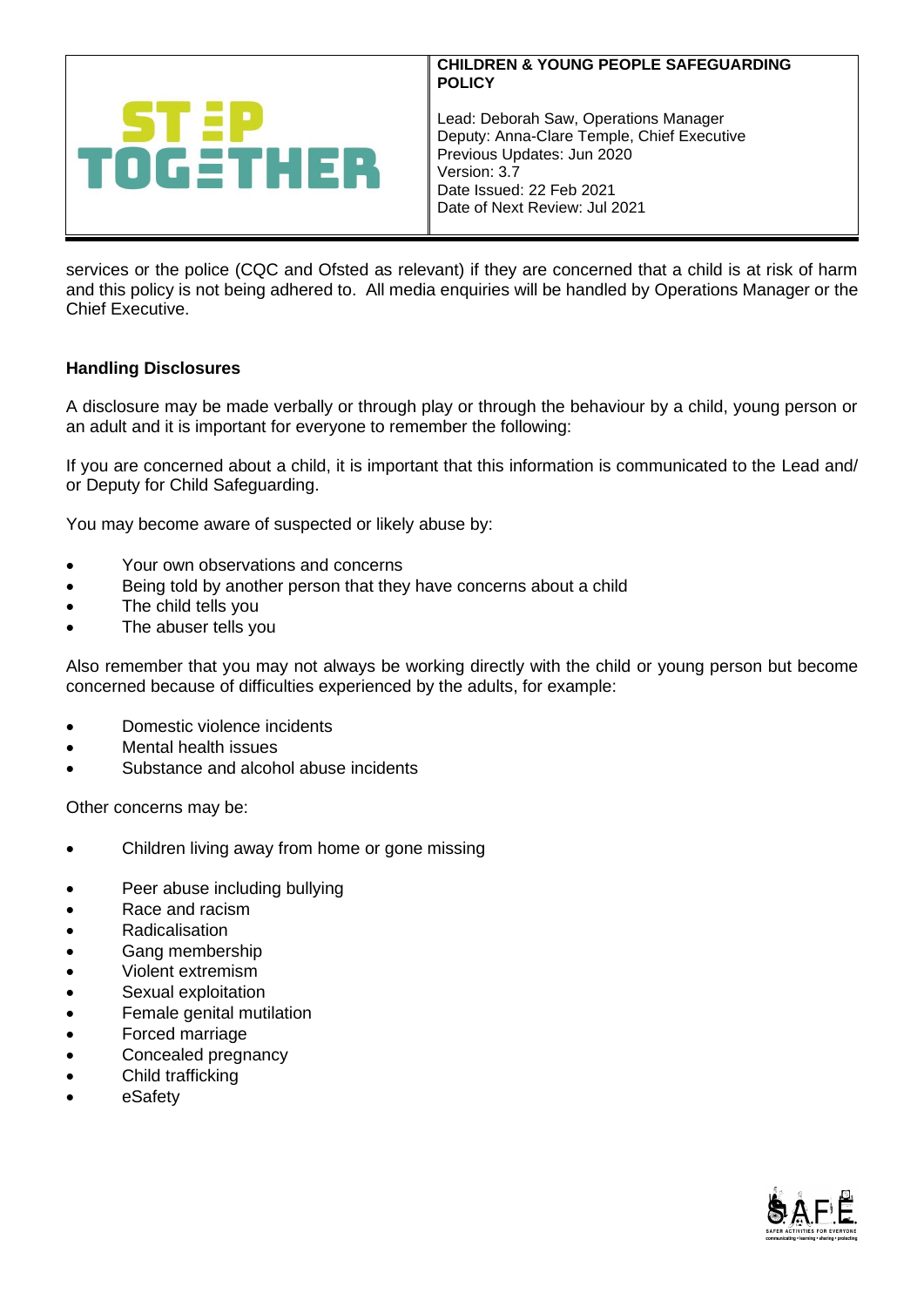

Lead: Deborah Saw, Operations Manager Deputy: Anna-Clare Temple, Chief Executive Previous Updates: Jun 2020 Version: 3.7 Date Issued: 22 Feb 2021 Date of Next Review: Jul 2021

Remember:

- Do not delay
- Do not investigate
- Seek advice from the child protection Lead or Deputy
- Make careful recording of anything you observe or are told

# **Responding to Concerns**

We ensure and emphasise that everyone in our organisation understand and know how to share any concerns immediately with the child protection Lead and Deputy. We do this by training, staff handbook and enrolment information.

Everyone including both the Lead and Deputy for Child Safeguarding will deal with concerns by taking the following steps:

#### Step 1



# **Handling Allegations / Dealing with Complaints / Disciplinary & Grievance Procedures**

We have clear policies in line with SAFE recommendations about handling allegations, dealing with complaints and our own disciplinary and grievance procedures and these details will be made available to all adults, children, parents and carers as necessary by training, staff handbook and enrolment information.

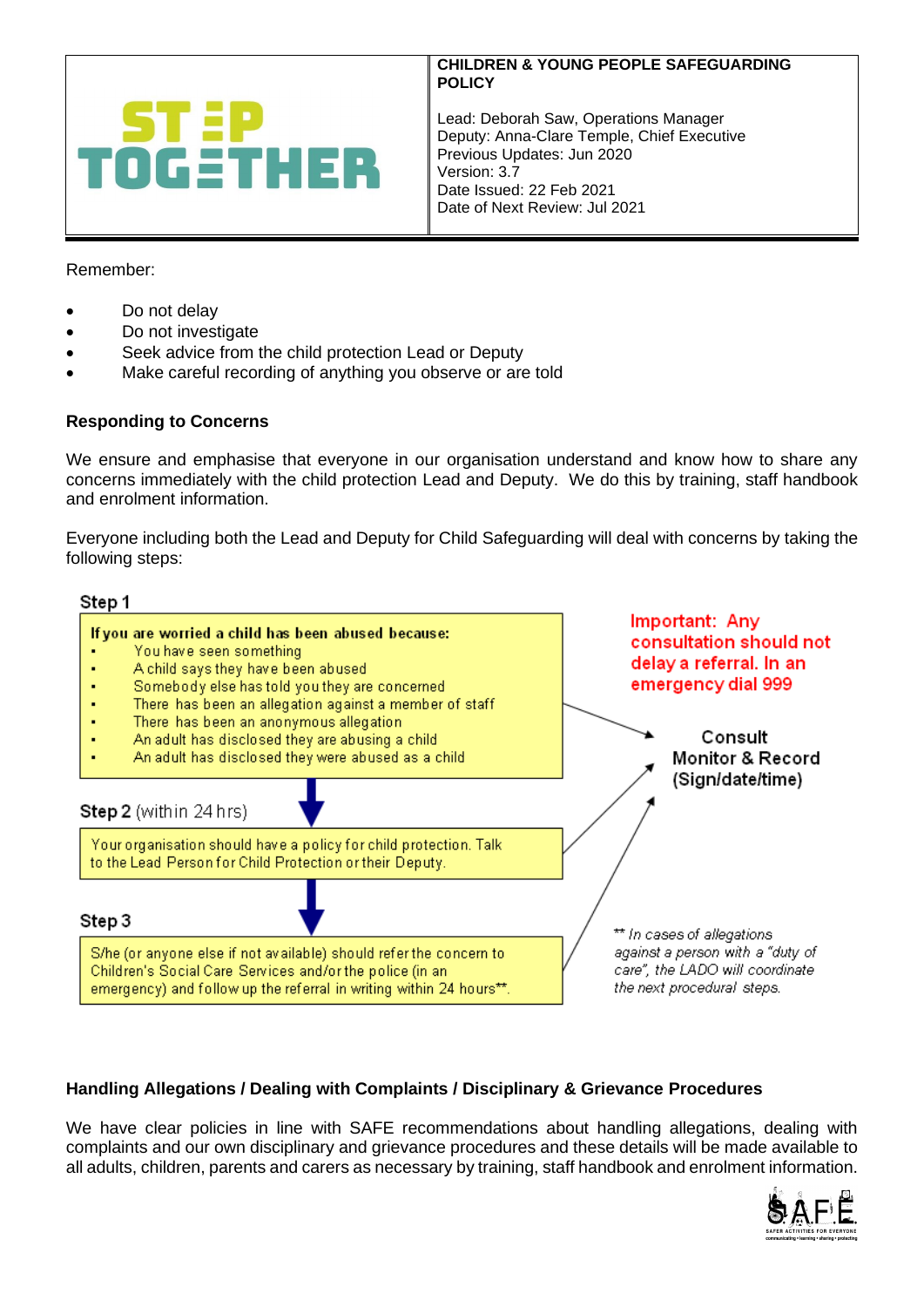

Lead: Deborah Saw, Operations Manager Deputy: Anna-Clare Temple, Chief Executive Previous Updates: Jun 2020 Version: 3.7 Date Issued: 22 Feb 2021 Date of Next Review: Jul 2021

We are mindful that the three procedures may confuse the next appropriate steps to take. We are clear that, in any case where a complaint has been made with regards to any inappropriate or poor practice, we will discuss the situation with Children's Social Care Services before making an open decision about the best way forward.

It is the responsibility of the Child Protection Lead and/or Deputy to ensure that these procedures are rigorously adhered to. In the case that the Child Protection Lead is implicated, the Deputy should be informed. In the exceptional circumstances that both are involved, it is the duty of the person concerned to contact Children's Social Care Services direct.

Children's Social Care Services will manage any investigations, overseen by the Local Authority Designated Officer (LADO) in accordance with Local Safeguarding Children Board (SCB) procedures. These are available on the SCB website.

With regards to disciplinary and grievance procedures, we are very clear that we will take no steps until we have fully discussed and agreed a strategy with the Local Authority Designated Officer, Children's Social Care Services and/or the Police. Any investigation will override the need to implement any such procedures.

Our management are responsible for making referrals to the Disclosure & Barring Service (DBS), and the relevant professional bodies of an individual who does or may pose a danger to children and young people. Other organisations will liaise with their LADO and local agencies if such a referral needs to be made.

# **Record Keeping**

All paper records will be securely kept in a locked, fireproof cabinet / drawer by the Step Together Safeguarding Lead or the Deputy unless they have been shared electronically or via secure cloud-based systems (in this instance any documentation will be deleted from the cloud once received). All electronic records will be password protected and stored securely. Only the Lead and/or Deputy for Children's Safeguarding will have access and records will only be kept for as long as necessary.

A log of all safeguarding incidents will be maintained by the Safeguarding Lead to ensure each and every individual case is dealt with appropriately and in line with this policy.

Where a safeguarding risk is reported, these records will be shared with the Children's Social Care Services as soon as possible. Staff are required to write up a written report within 24 hours of raising a concern with the Lead and/or Deputy onto the Charity's secure case management system and all content will be factual and non-judgemental. The report should be signed, with a date and time of filing the report.

Where reports cannot be added electronically to the case management system, a typed report onto letterhead is acceptable but it is important to record details of the child or young person at risk, along with a date and time, the staff member's name and job role. It is equally important to record the reasons for making the decision not to refer to Children's Social Care Services as when the decision is taken to refer.

Providers of childcare, educational, health or other formal services will use the Common Assessment Framework (now under review) referral forms.